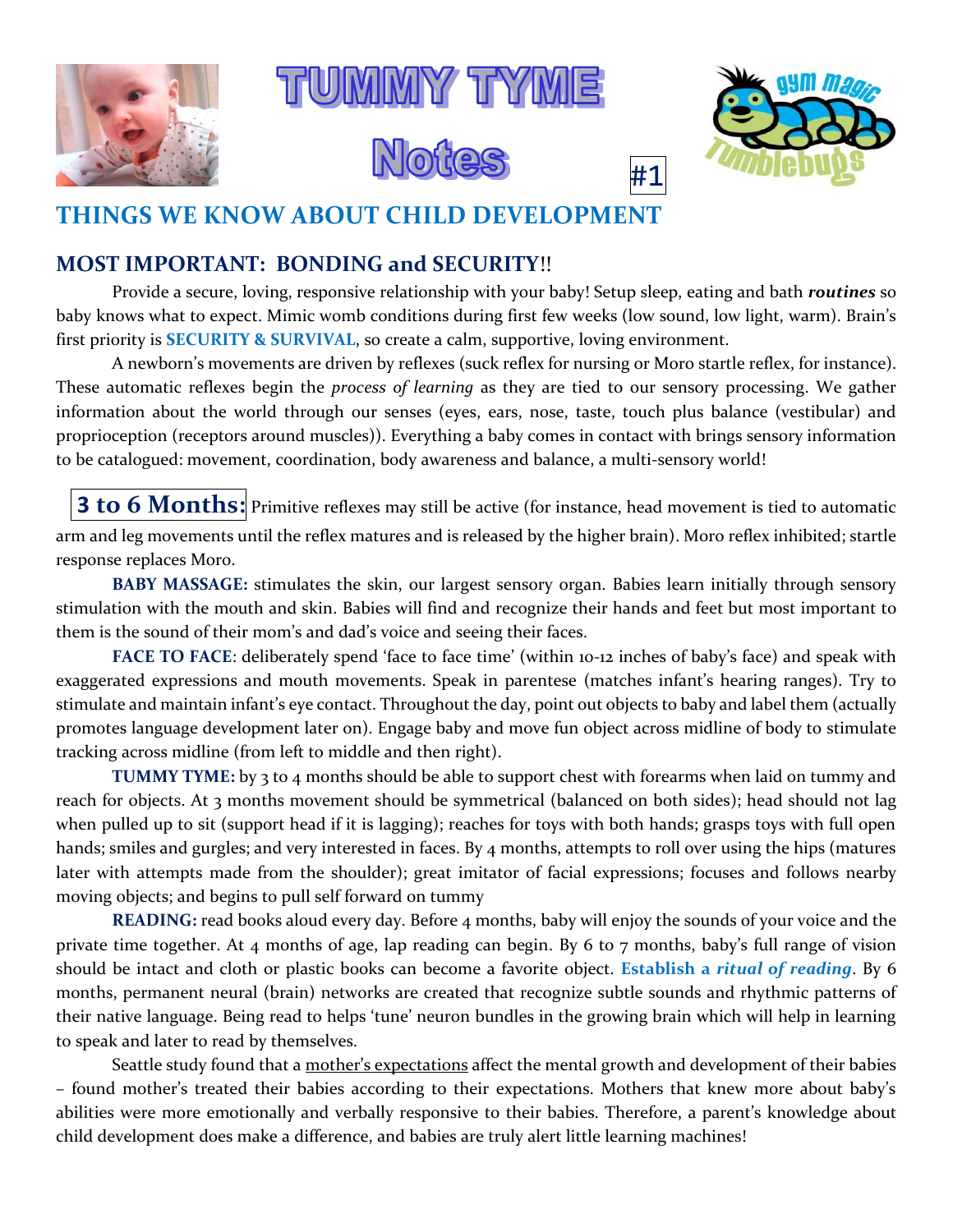





#### **SOME SCIENCE BACKGROUND FOR THOSE INTERESTED**

#### **MOVEMENT MATTERS!!**

Humans are quite unique. We're born with only our survival mechanisms intact (breathing, heart rate, blood pressure and such). We must *learn everything* else beyond survival:

(1) our brain must find our body (infants slowly discover their fingers and toes – and that they actually MOVE!). Our brain must learn 'where' to find and create all the connections that operate our different body parts. This process of learning will also be used later for academics and higher learning.

(2) We learn about the outside world / what it means to us through our senses.

Connections are driven by MOVEMENT, movement that arises from our lower brain (the brain stem) in the form of primitive reflexes. The dance between brain and body begins before birth but blossoms into *primitive reflexes* by birth and then in a few months to *postural reflexes*, both of which will initiate and drive connections to our higher brain. Why is this important? These connections take the brain from the lower brain stem (survival) up to the higher brain, the cortex, which develops into our 'thinking brain'. The presence and absence of these reflexes can also be used by clinicians to evaluate the development of the brain.

**We now know that babies learn much sooner and are capable of much more than was thought just a few decades ago**:

(1) Babies have been shown to recognize and prefer a book read to them during the last 6 weeks of *pregnancy*. Within hours of birth, babies preferred familiar stories read by their mother over a different story. Babies may not see mom, but they can hear mom (and dad) during pregnancy and recognize the story and the voice within hours of birth (used pacifiers hooked up to computers which measure sucking rates – babies suck slower when intently interested in something).

(2) During the **first month of life**, a baby's brain will increase the connections between other brain cells by **twenty-fold**. If a baby's body grew this much, the baby would weigh 170 lbs. at one year of age!

(3) IQ is not fixed at birth – we now know IQ can vary by 20-30 points depending on *environmental experiences that a baby* is exposed to on a consistent basis.

(4) Pediatricians recommend no 'screen time' (no TV, ipad, iphone, computer) until **2 years of age** – because they can negatively affect the development of our attention span and attentional system.

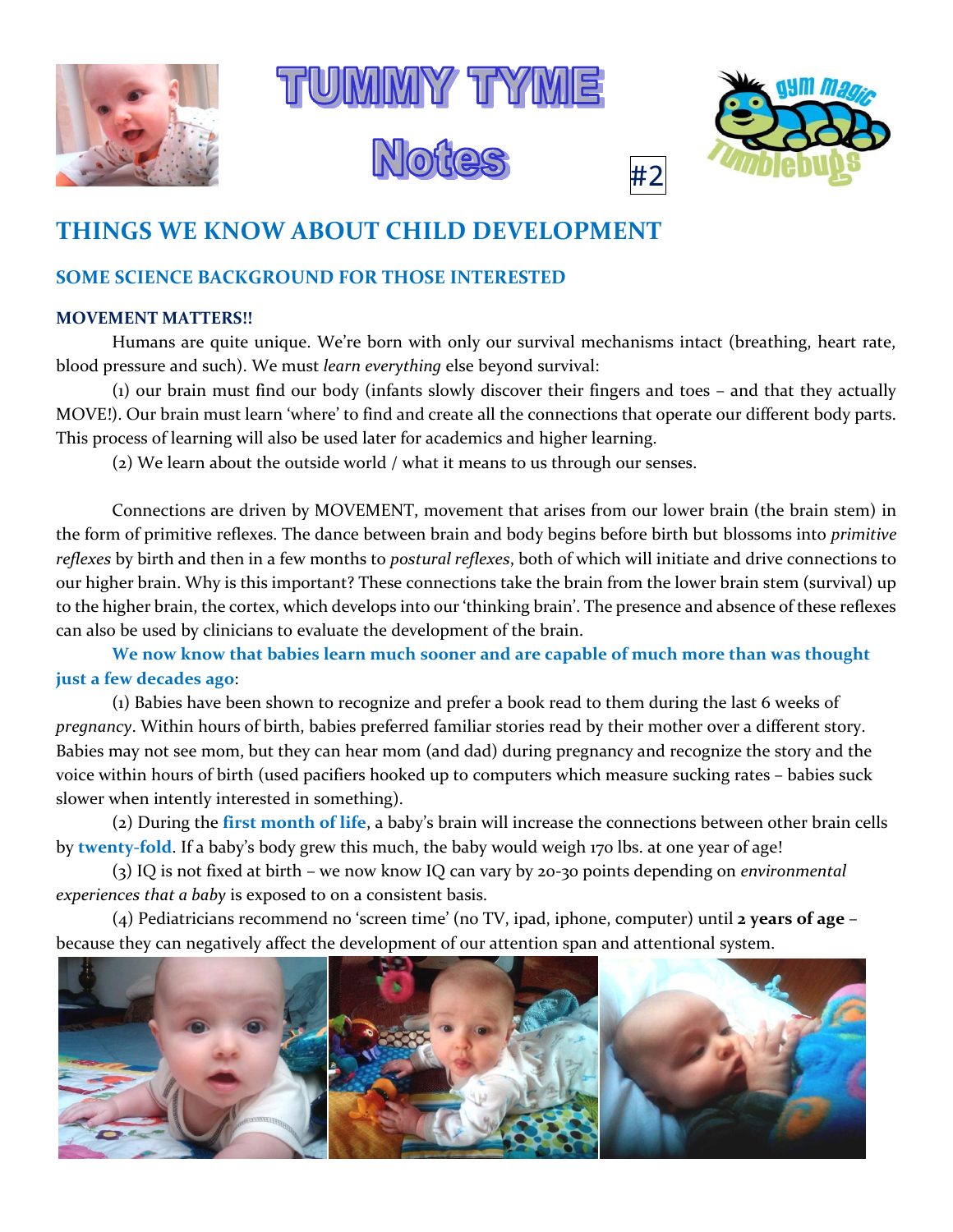





**"The quality of your child's first relationships has broader and longer-lasting effects** *than any other factor in your control***," Jill Stamm, PhD in '***Bright From the Start'***.**

#### **HOW TO HELP CALM YOUR BABY:**

Look up **Dr. Harvey Karp**, well known pediatrician, and watch his YouTube video of the **5 S's** to soothe your baby and help them to stop crying and be able to sleep: [https://www.youtube.com/watch?v=mm3aJ78TXak.](https://www.youtube.com/watch?v=mm3aJ78TXak) He also has a marvelous book, *The Happiest Baby on the Block*, available at Amazon. And remember, **INFANTS CANNOT BE SPOILED**! The area of the brain involved in manipulation has not yet developed in an infant's brain, so don't worry about spoiling an infant – show them prompt, consistent, caring responses.

# The 5 Essentials for Tummy Time (Pathways.org)

Specialists at Pathways.org want moms to start Tummy Time as soon as the belly button has healed. They suggest starting with a couple of minutes, a couple of times a day with the goal of working up to a combined time of one hour a day in small segments by the time your baby is 3 months old. They suggest creating a Tummy Time daily routine which links Tummy Time to familiar activities such as diapering, bathing or play time, so baby will expect and anticipate Tummy Time. It should become a FUN time of interaction between you and your baby, but many young babies will initially be fuzzy because Tummy Time requires developing muscle strength. Also, remember it is best to start when your baby is awake, fed and happy and you can devote your time to baby.

- 1. **TUMMY TO TUMMY**: Moms lean back on a raised stack of pillows to rest shoulders and head on pillows, face up (angles baby slightly up). Then position baby's tummy on mom's tummy. Mom's should hold onto baby's bottom to keep them stable. Even if your newborn is not raising their head yet, this position will help your baby get used to Tummy Time and help them strengthen neck and back. By 3 months, baby should be lifting their head and pushing up on forearms to push up and look around.
- 2. **EYE LEVEL SMILE**: Place babies on the floor and moms get down at eye level. Babies love faces and voices. Baby will try to see your face, so get down at eye level so baby will hold up his head to see your face. Then move your face or a bright toy from side to side to encourage side to side movement. If baby continually only moves to one side, take note and speak to your physician at your next visit.
- 3. **LAP SOOTHE:** Mom sits in a chair and places baby face down across her lap. Mom can have both legs the same height or raise one leg to elevate baby's shoulders. Keep a hand on baby's bottom to help stabilize the baby on your knees.
- 4. **TUMMY-DOWN CARRY:** This is a good alternative to always carrying your baby upright. Mom's hand supports his tummy by putting Mom's hand between his legs and supporting his chest with her other hand supporting his head and shoulders. Baby should be nestled close to mom's body to give added support. This is a good way of carrying baby room to room – great for dads also!
- 5. **TUMMY MINUTE:** Incorporate Tummy Time into your daily routine (do a few minutes after diapering). Use a rolled up receiving blanket to place under baby's chest and upper arms to lift. Add a few minutes of Tummy Time after each diapering, for instance. Use mirrors and toys to encourage baby to raise their heads and follow the toy's movement.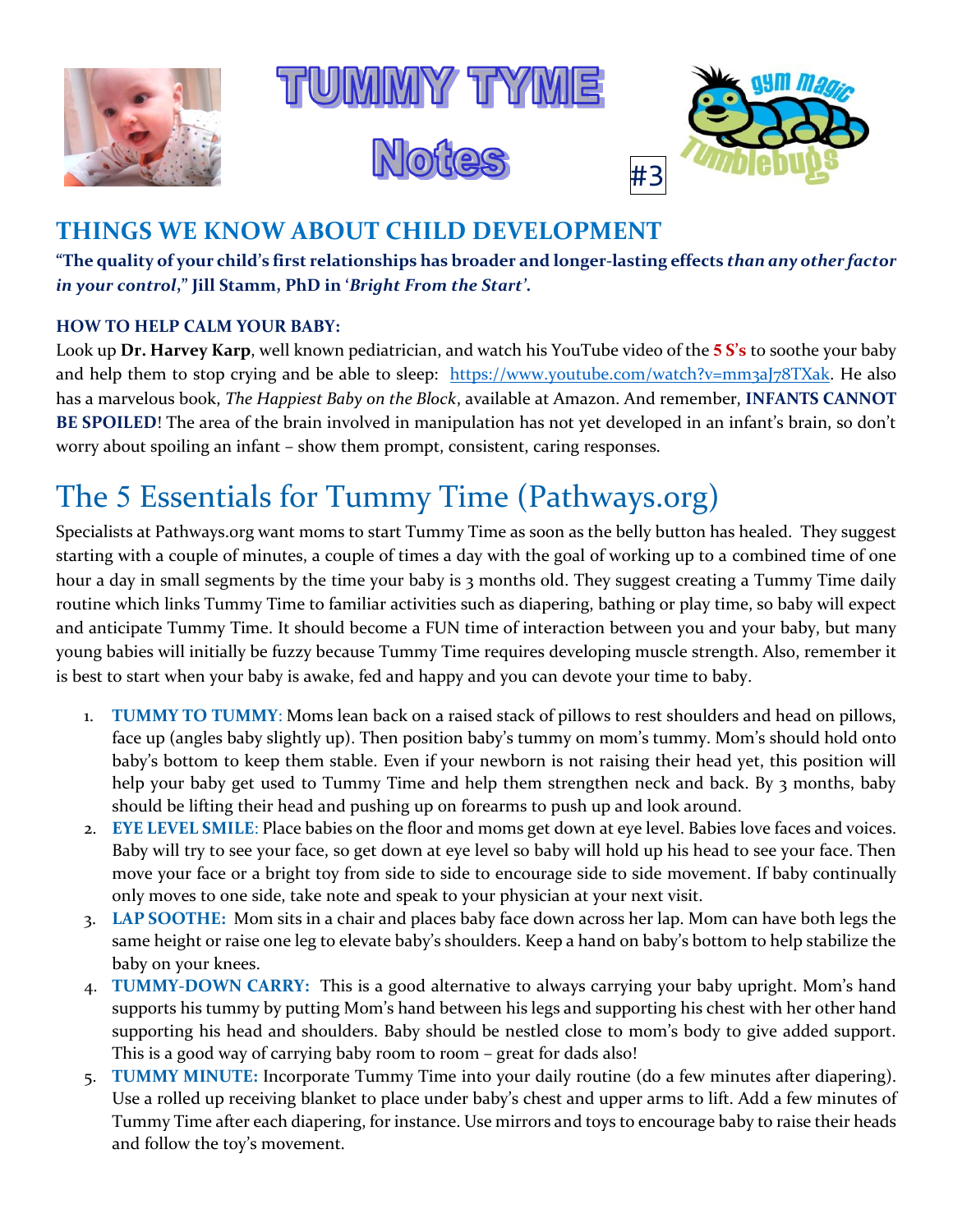



Dr. Harvey Karp, pediatrician and author of '*The Happies Baby on the Block'*, states the first 3 months after birth should be called the 4th trimester as human babies are born earlier than other species. Our brains are not fully developed at birth (except for our life support systems) and actually require experience to connect, develop and organize the brain. This 'experience' centers around movement and primitive reflexes which guide brain development.

The best movement for young babies begins with Tummy Time! Why is Tummy Time so important? Head control is central to movement control (which also helps brain development). So developing head control is a major step and Tummy Time is key to proper development. Tummy Time affects neck, abdominal and core muscles which are important in postural control and proper development.

**Sleeping should always be on the back**, but an alert, happy baby should have daily short spurts of Tummy Time for best overall development. A lack of Tummy Time has been shown to affect head shape, motor development and skeletal development.

# 0-3 Months: All About Learning to Live in the Outside World

During this period, babies learn to smile, raise their head when on their tummies (TT), track objects with their eyes, open and shut their hands, bring objects to their mouth, grip objects (can't release objects until close to 3 months old) and swipe at toys within their sight (Pathways.org).

# 4-6 Months: Reaching Out and Touching the World

During this period, babies learn to roll over in both directions (front to back is usually first), laugh, babble, grab objects to manipulate and investigate, and to sit with support with good head control. Support babies on exercise balls with them on their tummies – closely monitor to keep babies safe. Babies of this age will use their hands to support themselves while sitting. While standing with your support, babies at this age should be able to support their entire weight with their legs. Babies should use both hands to explore toys and be able to transfer a toy from one hand to the other while lying on their backs.

"A child's motor abilities have a significant impact on their success later on in school," states R. Scott Ward, PT, PhD, President of the American Physical Therapy Association. Lack of Tummy Time has effects on head shape, motor development and skeletal development.

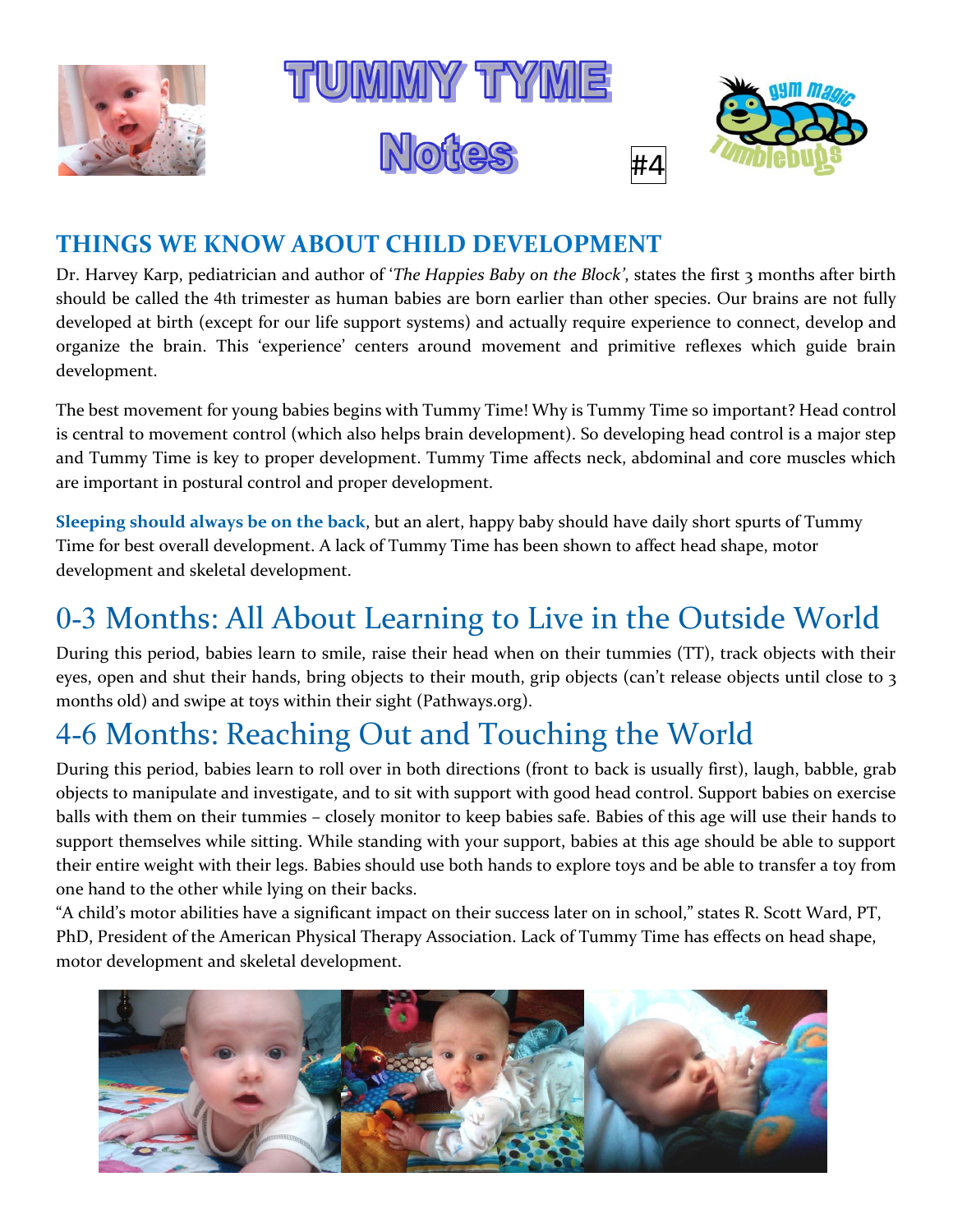









Early brain development relates to the formation and refining of 'connections' between brain cells (neurons). Our early years are important because they establish the way information flows and is processed in the brain.

### **Some Interesting Facts to know:**

- 1.) Human brain is **Immature at Birth** only survival mechanisms are fully connected while higher cognitive areas of the brain are not connected but waiting for sensory motor input to connect.
- 2.) Human brain increased its thinking capacity by folding (adding grooves) eons ago. This increased our thinking capacity by 67% (for comparison, rats have no grooves at all).
- 3.) Human brain only weighs 25-30% of the adult brain weight while other mammals are born with 60- 90% of their adult brain weight. This difference is due to the added weight of 'connections' between brain cells and explains why many animals can stand, walk and even run within minutes or hours of birth while humans will require 6 to 12 months or more to establish these connections.
	- a. It will take humans up to  $5$  years to achieve the  $90\%$  adult brain weight.
	- b. Our larger brain size required an earlier birth which meant our brain would be more immature compared to other mammals.
- 4.) During the FIRST MONTH of life, our brain will increase its connections by 20 fold about 700 new connections form each SECOND up to 4 years of age – dependent on our experiences/environment.
- 5.) Our brain develops through connecting one cell to another; it literally GROWS itself depending on what it is experiencing.
- 6.) 50% of our brain development occurs with the first 6 months.
- 7.) 70% of our brain development is complete by our first birthday.
- 8.) The brain's first concern is NOT LEARNING but SURVIVAL and SECURITY, which are KEY to brain development.
- 9.) BONDING to a few close people, at least one consistent person, is essential for the brain to feel secure. Prompt, predictable, loving care is CRITICAL for a child's healthy early brain development.
- 10.) BONDING grows out of thousands of interactions with the baby's few close relationships. Genes switch on and off depending on our EXPERIENCES but are influenced by bonding.
- 11.) BONDING in the FIRST YEAR is critical because our EMOTIONAL SYSTEMS (LIMBIC SYSTEM) wire (connect) during this time period.

**"The quality of your child's first relationships has broader and longer lasting effects than any other factor in your control"**, Jill Stamm, PhD, Neuroscientist, *Bright From the Start*.

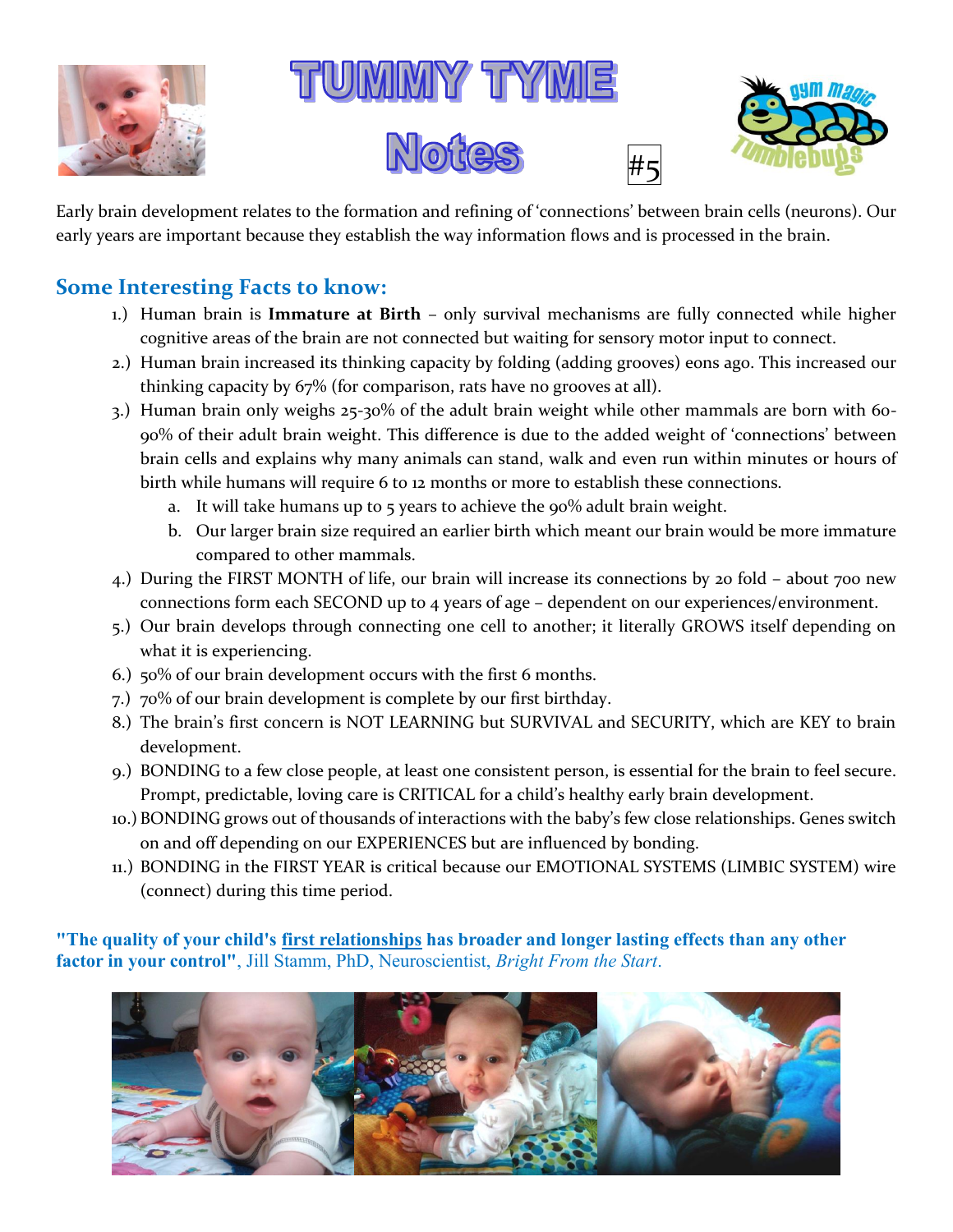







## **First Three Years of Life Are the Most Valuable Years for BRAIN DEVELOPMENT**

We experience and connect to our world (both inside our bodies and outside) through our senses. During this time, sensory information comes to the brain to begin the long process of understanding our bodies and the environment into which we are born.

As our brain is sorting through all the various information coming its way, the emotional centers of the brain are also developing and 'wiring'. This joint timing means the incoming information will also be 'tagged' with emotional content which places great importance on the emotional environment for the baby.

How the brain is wired to process emotions (positive, supportive or negative, stressful) in the earliest years sets the stage for how the child will respond much later in life. We now know the emotional content experienced in our early years affects the **quality of connections to the cortex**. The cortex is our higher brain - where our thinking and judgements occur; where planning, memory storage, and understanding consequences occur.

#### **BOTTOM LINE: PROVIDE A CONSISTENT/ROUTINE ENVIRONMENT WITH POSITIVE, LOVING INTERACTIONS AND PROVIDE PLENTY OF MOVEMENT!**

### **BRAIN'S primary focus:**

- x **SURVIVAL ORGAN – first and foremost! Safety and security are key to development.**
- **PATTERN SEEKING: helps to categorize and understand**
- x **PLEASURE SEEKING: brain has centers just for pleasure**
- x **NOVELTY SEEKING: brain constantly wants to learn and know more**
- x **ENERGY CONSERVING: brain uses 20-30% of entire body's energy usage**
- **MEANING SEEKING: brain strives to understand**

First and foremost, the brain must feel secure – only then will it venture out to 'learn more'. We are born with underdeveloped brains with only our survival systems fully wired. Our higher, thinking brain is not wired yet, but waiting for input. That inputs comes to the brain through our senses (eyes, ears, touch, balance, nose, muscles, etc.). The more senses we involve (multi-sensory), the better for the brain. Since our emotional centers are wiring during this early time period also, the security and consistency of our environment can have a large impact on brain development.